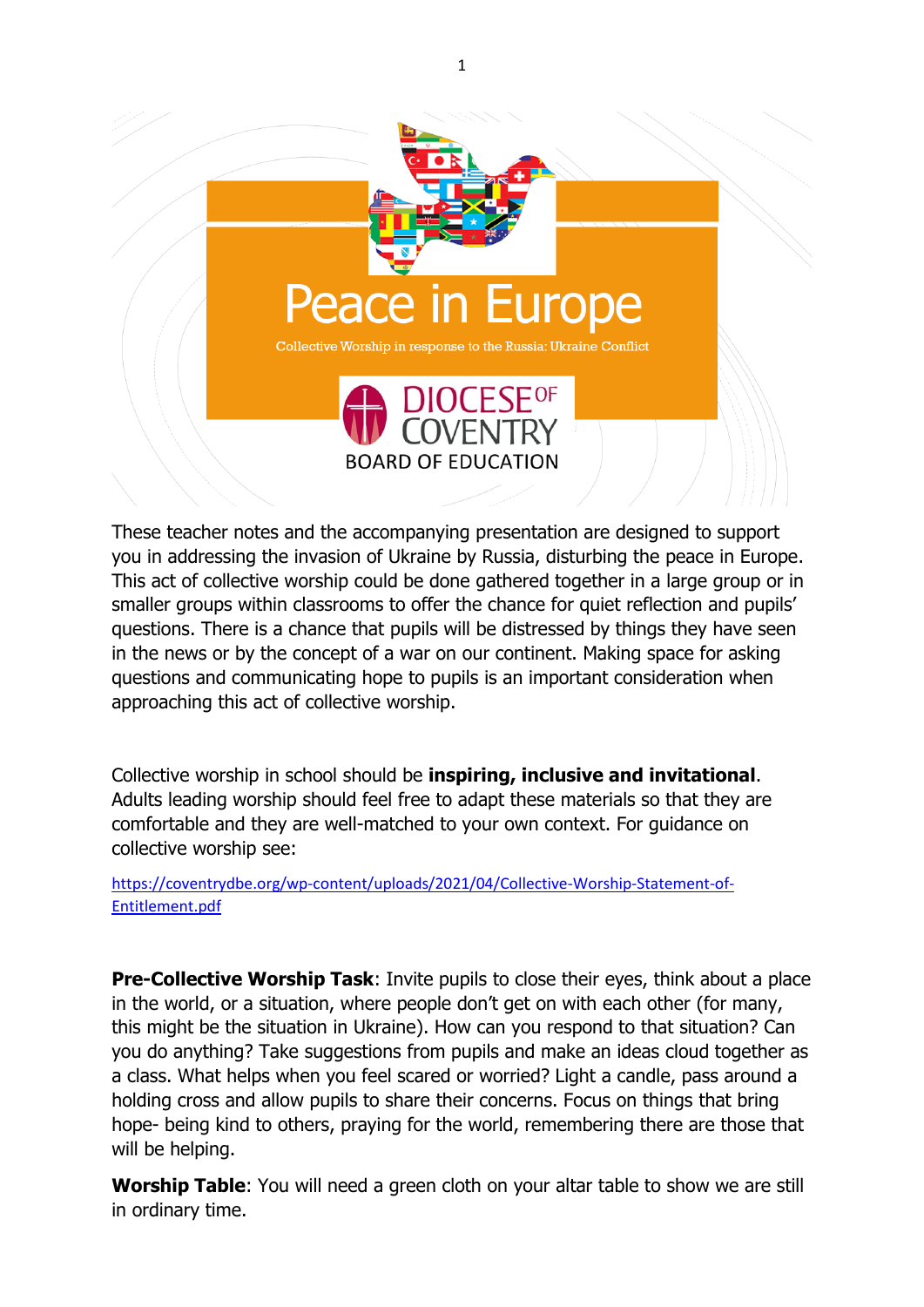

**Preparation and Resources:** You will need a candle, a zip, a print out of the Ukraine flag and the Russia flag, a large sheet of paper and the PowerPoint.

#### **The Main Content**:

#### **Welcome**

Go to slide 2. Light the candle and say the welcoming prayer aloud:

We gather together as a school family in peace to think about what is happening in the world and to remember the importance of hope and love. We say thank you for our safety and think about those who are not safe today. Amen.

Pupils can make the prayer their own by saying 'Amen' at the end if they wish to, or they may just want to be quiet and listen.

#### **Learning**

Go to slide 3. The country of Ukraine is in Europe. The people that live there are peace-loving and happy in their own country. They are very much like you and I. On February 24<sup>th</sup>, Vladamir Putin, President of Russia, made the decision to invade Ukraine, against the wishes of the Ukrainian leaders and people. There has been fighting as Ukraine has resisted being taken over by Russia.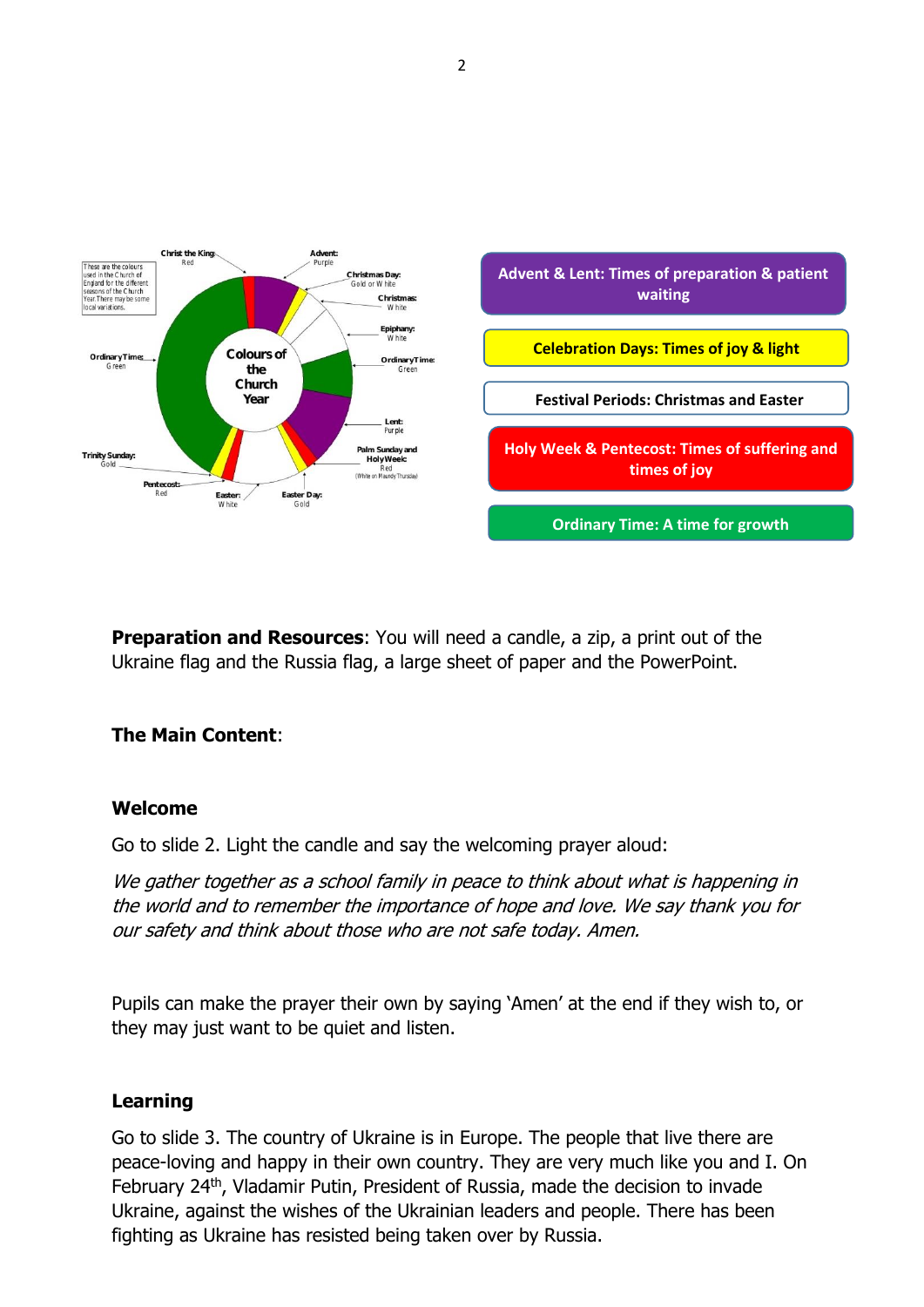The Ukrainian people are scared, sad and in pain. The world watches and tries to help. It is a sad situation and it is okay if you are feeling worried or sad about it today. Many of the people in this room feel very similarly.

Invite two pupils to hold up the Ukrainian and Russian flags on either side of you as you hold up the zip. Slowly unzip it to show there is a separation between these two countries that we hope will be temporary.

Move to slide 4. It is important to remember not all the people of Russia want a war with Ukraine. Just like the people of Ukraine, many Russians are peace-loving and want to live in generosity and kindness towards people from other countries. They do not want to invade Ukraine and causes heartache and tragedy for the people there, but they are unable to control the decisions of their country's leader. Many Russian people have risked harsh punishment to make their feelings known and have been protesting the war in Russia's cities. They are sad and hurting about the conflict their country is now in.

Go to slide 5. This is the reconciliation statue in the ruins of Coventry Cathedral. It was created by sculptor Josefina de Vasconcellos to represent two people finding each other again after the separation of World War 2 and has come to represent the reconciliation of the nations after that conflict. It stands in the ruins as a reminder of what Europe has had for decades and what needs to be rediscovered again now there is conflict between nations once more. Reconciliation is the coming together after conflict. It requires listening to each other, telling the story of our hurt and making it right. We can have hope that the countries of Europe will be able to do this again as they have done in the past.

# **Reflecting**

Move on to slide 6. All the news coverage and talk about the conflict between Russia and Ukraine may be making you feel sad, worried or angry. Jesus knew humans would feel such things. As someone who was fully human and fully God (something we call the 'incarnation'; God in human form), Jesus understood our human emotions and he felt them himself. If you feel those things today, you are just being human. But Jesus also said, **'**Peace I leave with you; my peace I give you. I do not give to you as the world gives. Do not let your hearts be troubled and do not be afraid.' John 14:27.

It is hard to not let our hearts be troubled when we hear frightening or terrible things, but peace is a gift we can do our best to accept.

**I wonder if you can close your eyes and be still for a moment? Can you imagine that peace washing over you? Can you feel it like a blanket wrapping around you? I wonder if you can let your worries go?**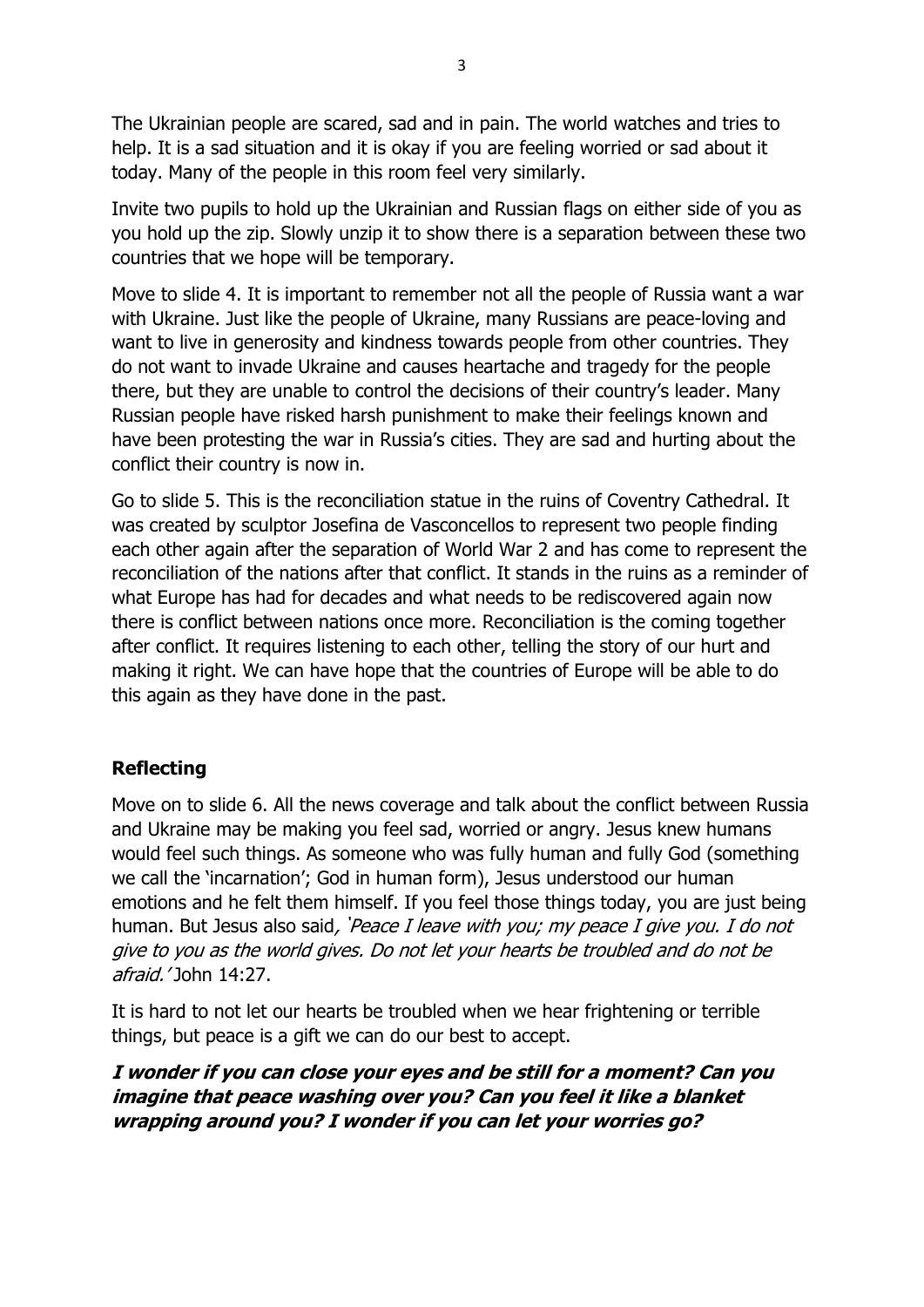# **Responding**

Move to slide 7. Romans 12:18 says 'If it is possible, as far as it depends on you, live at peace with everyone. 'Sometimes world leaders make choices not to live at peace with everyone, but we can make different choices. We encounter conflict every day; people being unkind to others, leaving people out or saying mean things. In those moments, we can act as peacemakers.

Go to slide 8. During the Sermon on the Mount, Jesus said '*Blessed are the* peacemakers, for they will be called children of God.' We can all be peacemakers.

### **I wonder how we can do that?**

Create a 'How to be a peacemaker' list using the suggestions by pupils. Prompt them towards listening to others, being honest about the harm caused, making it right and repairing the damage, if these things are not suggested.

Finish the act of collective worship with a prayer. As you say it, draw the zip back together between the two flags.

Dear God,

We can all be peacemakers. It is a good way to live. There is not peace on our continent right now. We have leaders who are not choosing peace but we hope they soon will. We open our hearts to a peace that surpasses understanding. Jesus knew what it was like to be human and he knew that peace was vital for all of us to live together.

Amen.

# **Courageous Advocacy**

You may find pupils are moved towards action to help the people of Ukraine. They can write to local MPs requesting they ask the government do all they can to offer relief aid to the people hurt and displaced by the conflict. This is a quick way for pupils to contact MPs:<https://www.writetothem.com/> or you can find them here: <https://www.parliament.uk/get-involved/contact-an-mp-or-lord/contact-your-mp/>

They might also wish to use their skills or talents to raise money for charities working to support the Ukrainian people. If this is something pupils suggest, here are some charities that they can support through their own action:

<https://www.ucm.org.uk/>

<https://unitedhelpukraine.org/>

<https://voices.org.ua/en/>

<https://www.unhcr.org/uk/>

<https://donate.redcross.org.uk/appeal/ukraine-crisis-appeal>

<https://www.unicef.org/ukraine/en/emergency-response-conflict-eastern-ukraine>